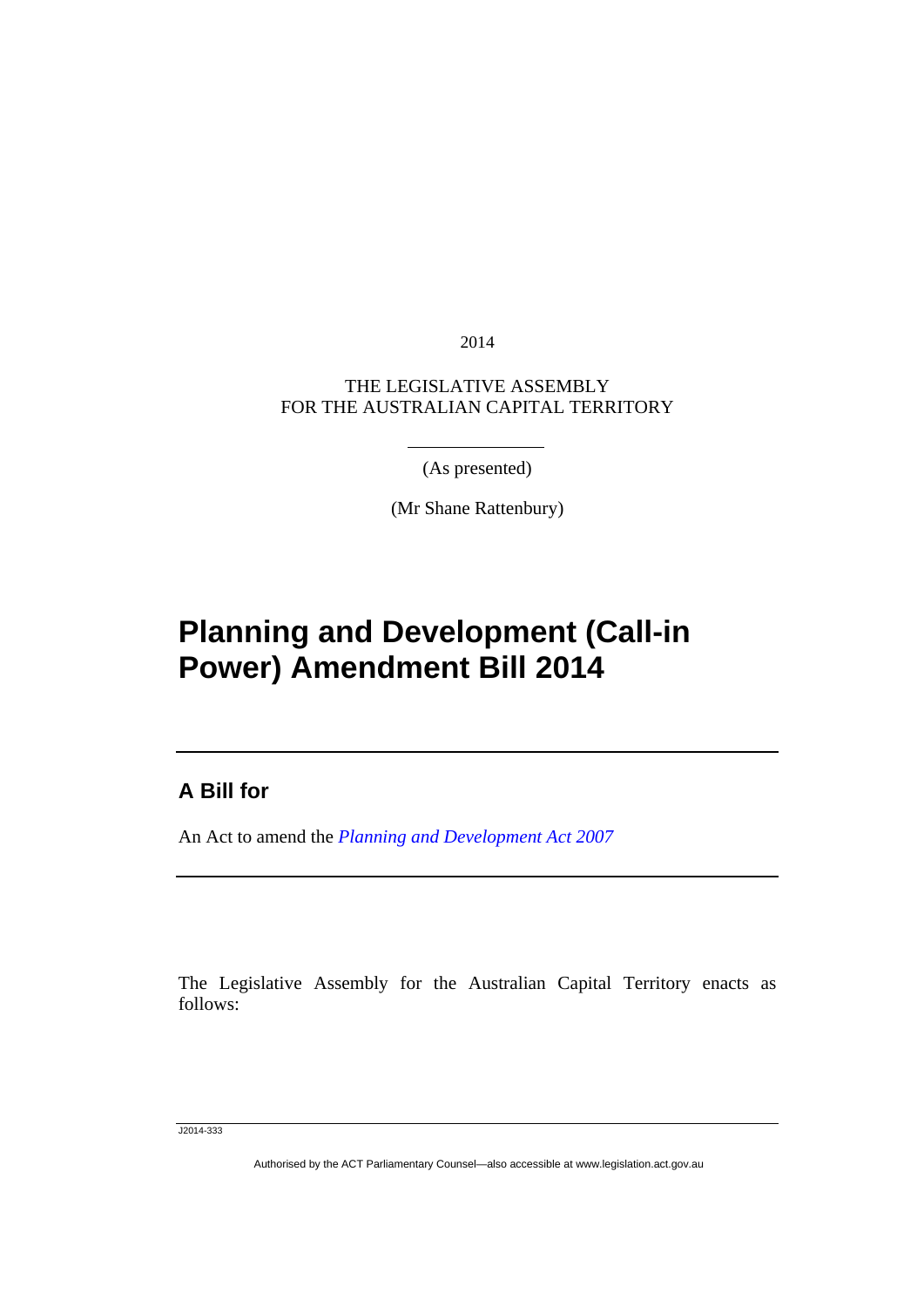| 1                   | 1              | <b>Name of Act</b>                                                                                                                          |
|---------------------|----------------|---------------------------------------------------------------------------------------------------------------------------------------------|
| 2<br>3              |                | This Act is the Planning and Development (Call-in Power)<br>Amendment Act 2014.                                                             |
| 4                   | $\overline{2}$ | <b>Commencement</b>                                                                                                                         |
| 5                   |                | This Act commences on the day after its notification day.                                                                                   |
| 6<br>$\overline{7}$ |                | <b>Note</b><br>The naming and commencement provisions automatically commence on<br>the notification day (see Legislation Act, s 75 (1)).    |
| 8                   | $\mathbf{3}$   | <b>Legislation amended</b>                                                                                                                  |
| 9                   |                | This Act amends the <i>Planning and Development Act 2007</i> .                                                                              |
| 10                  | $\overline{4}$ | <b>Section 138AE</b>                                                                                                                        |
| 11                  |                | substitute                                                                                                                                  |
|                     |                |                                                                                                                                             |
| 12                  | <b>138AE</b>   | <b>Community consultation for development proposals</b>                                                                                     |
| 13                  | (1)            | Before lodging a development application for a development                                                                                  |
| 14                  |                | proposal prescribed by regulation (a <i>prescribed development</i>                                                                          |
| 15<br>16            |                | <i>proposal</i> ), the proponent of the proposal must consult the<br>community (community consultation)-                                    |
| 17                  |                | (a) about the proposal; and                                                                                                                 |
| 18                  |                | (b) if a guideline is made under section 138AF-in accordance                                                                                |
| 19                  |                | with the guideline.                                                                                                                         |
| 20                  | (2)            | If a proponent proposes to lodge a development application for a                                                                            |
| 21                  |                | prescribed development proposal that is not substantially the same                                                                          |
| 22<br>23            |                | as the proposal consulted on under subsection $(1)$ (a revised<br><i>proposal</i> ), the proponent must carry out community consultation in |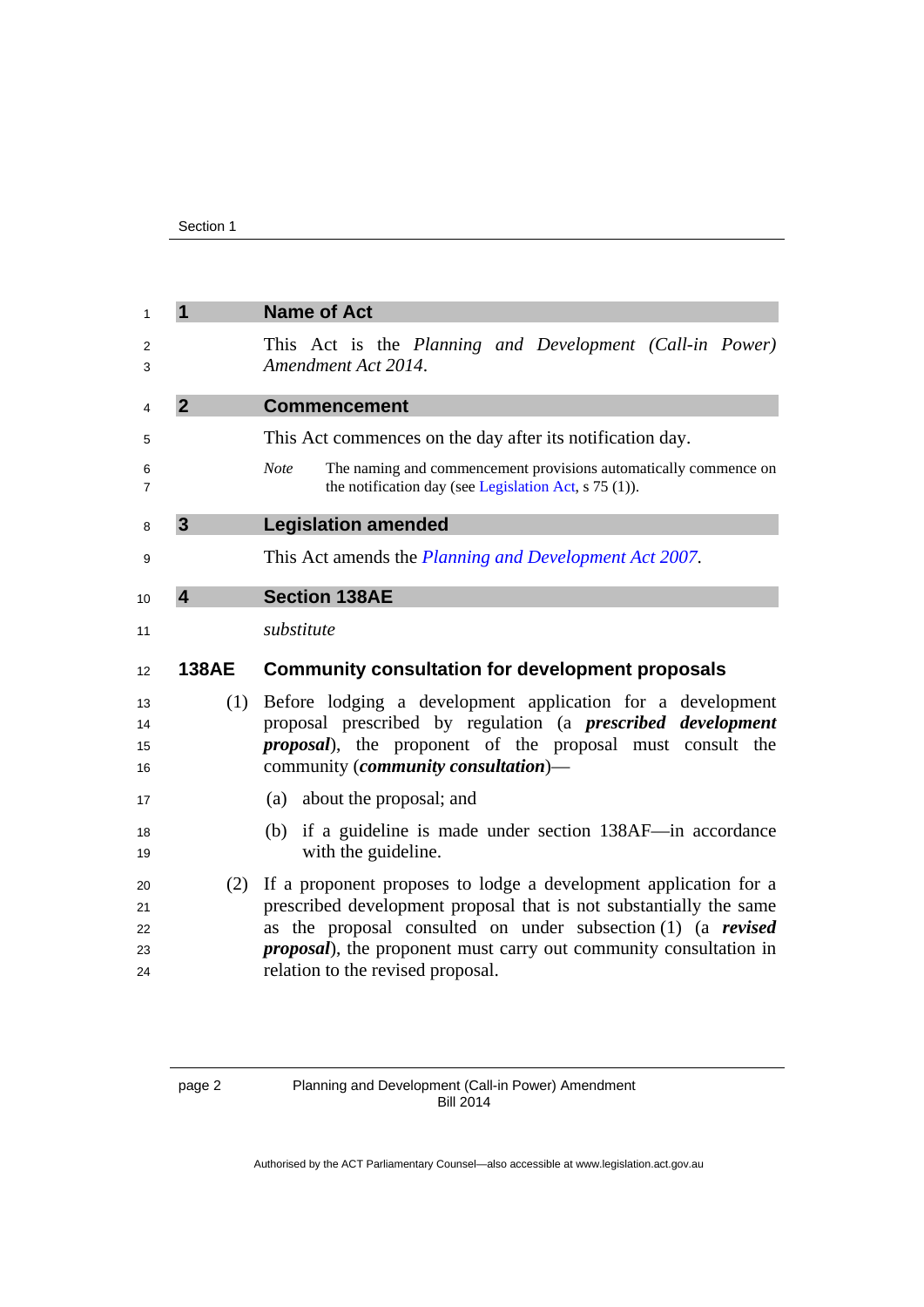page 3

| 1<br>2<br>3                      | (3)  | The development application for a prescribed development proposal<br>must be accompanied by written notice of the community<br>consultation carried out for the proposal.                                                                                                                                                                          |
|----------------------------------|------|----------------------------------------------------------------------------------------------------------------------------------------------------------------------------------------------------------------------------------------------------------------------------------------------------------------------------------------------------|
| 4<br>5                           |      | If a form is approved under s 425 for this provision, the form must be<br>Note 1<br>used.                                                                                                                                                                                                                                                          |
| 6<br>7<br>8<br>9                 |      | Note 2<br>If particular information is to be included in the form for the written<br>notice of the community consultation, or a particular document must be<br>attached to or given with the form, the form is properly completed only<br>if the requirement is complied with (see Legislation Act, s 255 (5)).                                    |
| 10<br>11<br>12<br>13             | (4)  | Also, the proponent of a development proposal that is not a<br>prescribed development proposal may comply with the requirements<br>community consultation<br>for<br>in<br>accordance<br>with<br>subsections $(1)$ to $(3)$ .                                                                                                                       |
| 14<br>15                         | (5)  | The validity of a decision on a development application for a<br>development proposal is not affected—                                                                                                                                                                                                                                             |
| 16<br>17<br>18                   |      | for a prescribed development proposal-by a defect or<br>(a)<br>irregularity in relation to community consultation for the<br>proposal; or                                                                                                                                                                                                          |
| 19<br>20<br>21                   |      | for any other development proposal—by a failure to comply<br>(b)<br>with any requirement in relation to community consultation for<br>the proposal.                                                                                                                                                                                                |
| 22<br>23<br>24                   | 5    | Direction that development applications be referred to<br><b>Minister</b><br>New section 158 (1A)                                                                                                                                                                                                                                                  |
| 25                               |      | insert                                                                                                                                                                                                                                                                                                                                             |
| 26<br>27<br>28<br>29<br>30<br>31 | (1A) | However, the Minister must not give a direction under<br>subsection (1) unless the proponent of the development proposal to<br>which the development application relates has complied with the<br>requirements for community consultation in accordance with<br>section $138AE(1)$ to $(3)$ (Community consultation for development<br>proposals). |

Planning and Development (Call-in Power) Amendment Bill 2014